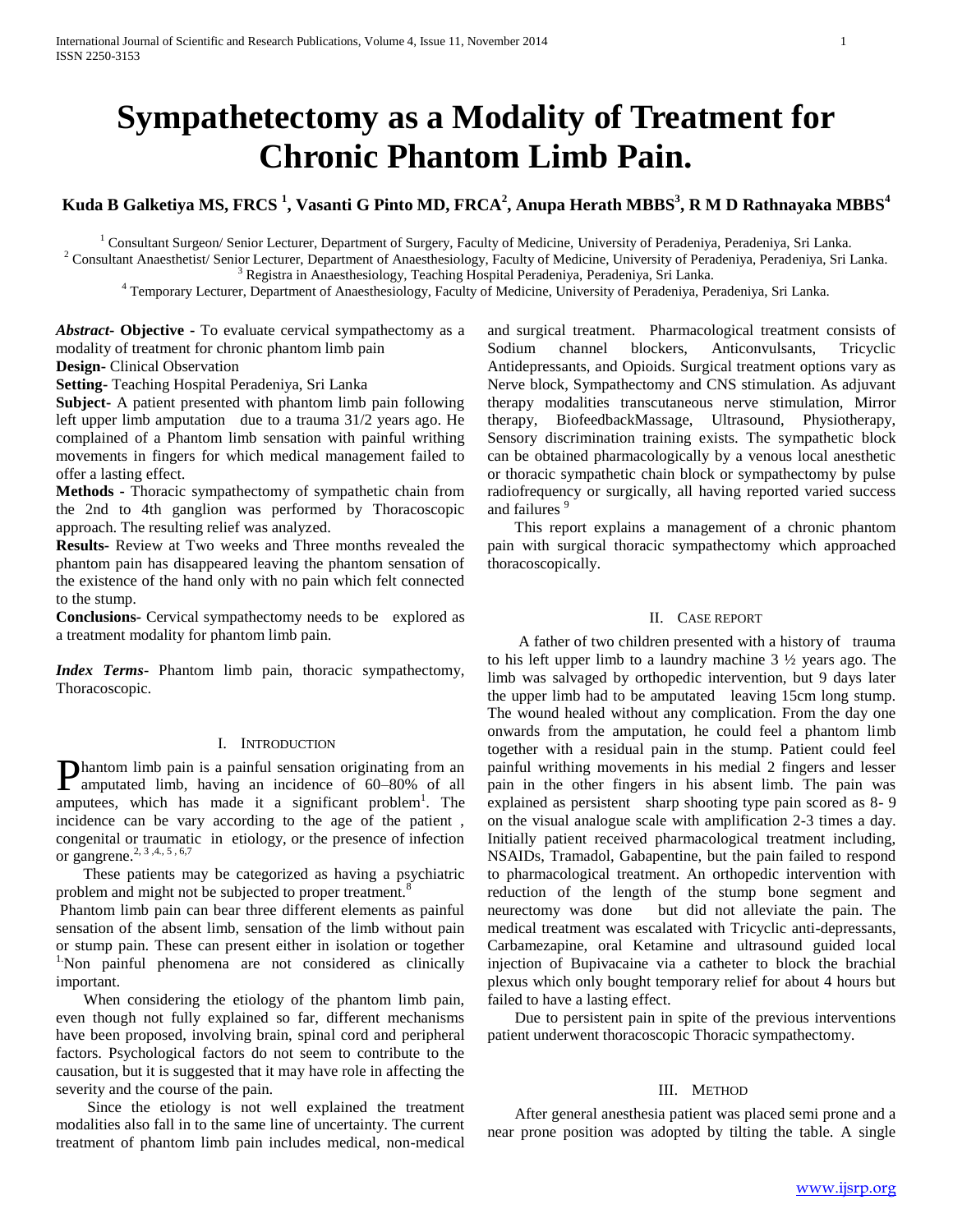lumen endotracheal tube with both lung ventilation was used. The camera port was placed in the 7th intercostal space just inferior to the angle of the scapula.  $CO<sub>2</sub>$  insufflation to a pressure of 8mmHg was used to obtain a partial lung collapse. Two 5mm working ports were placed; 5th intercostal space and 9th intercostal space in the mid axillary line . The thoracic sympathetic chain was identified . The mediastinal pleuron over the sympathetic chain was opened using ultrasonic dissector and the sympathetic chain from the 2nd ganglion to 4th was divided. Intercostal drainage was not used.

#### IV. RESULTS

There were no per or post operative complications. In the post op day one patient couldn't feel the existence of amputated limb except for the hand which he could feel as if connected to the amputated stump (fig1) together with the writhing and trashing movement of the fingers and the chronic persistent pain related to hand, but no residual limb pain. Post op hospital stay was uneventful and the patient was discharged on the post op day 2. Review at Two weeks and three months in the clinic revealed he did not have any pain but only the sensation of the existence of the hand connected to the stump .

### V. DISCUSSION

 It is reported the occurrence of Phantom limb pain presenting both early or late but having more incidence of early  $\alpha$  occurrence  $2, 10$ . This patient too who was having an early presentation and treatment for the last 3 and 1/2 years.

Usually the pain is intermittent  $3$  but here in contrast he had a constant type of pain. Phantom pain is usually discussed in the distal parts of the missing  $limb<sup>11</sup>$  as this patient discussed his pain in the fingers.

 Most instances the patients express the pain as same as pre amputation pain but in this patient it was not seen<sup>12</sup>. Stump pain can be connected with the phantom pain and many patients who had suffered from stump pain can subjected to phantom pain<sup>2, 11</sup>. This patient too had a symptom like stump pain which was treated surgically and subsided but leaving the phantom pain.

When considering treatment modalities, phantom limb pain is difficult to treat probably due to the uncertainty of the mechanism.<sup>1</sup>The ectopic and increased spontaneous and evoked activity from the periphery and Cell bodies in DRG, increase in this general excitability of spinal cord neurons, involvement of the sympathetic nervous system, increased activity in N‐methyl d‐aspartate (NMDA) receptor operated systems and Cerebral reorganization were described

 In literature diverse treatment modalities were reported but surgical options are used as a last resort when other modalities have been tried. Surgical treatment options available are Stump revision, Sympatholytic Nerve block, Neurectomy, Sympathectomy and CNS stimulation consisting of Spinal cord stimulation .In this case patient has undergone various treatment including pharmacological treatment and other surgical treatment before attempting the sympathectomy.

 There are no solid evidence for surgical and chemical sympathectomy for phantom pain, except stellate ganglion block and thorasic sympathectomy in some neuropathic chronic pain conditions.  $9, 13, 14$ . The explanation of the pathophysiology may direct the rationale of how the treatment modality works .Sympathetic nerve sprouting in the dorsal root ganglia (DRG) contributes to the development and persistence of sympathetically maintained pain, Sprouting of sympathetic fibers and abnormal sympathetic sensory neuron interactions occur in the periphery were published in animal models.<sup>15</sup>

 Sympathetic pre-ganglionic fibers for upper limb ganglia communicate with post-ganglionic fibers in  $T_2$ ,  $T_3$  and the stellate ganglion<sup>16, 17</sup>. Usually, thoracic sympathetic block target the  $T_2$  and  $T_3$  ganglia. Sympathetic nerve block with injection of drugs that prevent the transmission of signals along sympathetic nerves may temporarily relieve pain where as in sympathectomy, sympathetic nerves are permanently destroyed in which a portion of the [sympathetic nerve](https://en.wikipedia.org/wiki/Sympathetic_nerves) trunk in the [thoracic](https://en.wikipedia.org/wiki/Thoracic) region is cauterized. The sympathetic nerve chain runs parallel to the spine in the posterior mediastinum. In the past, the sympathetic chain was approached either through a major incision in the chest wall through the axillary or supraclavicular fossa while both procedures carrying a risk related to major surgery outweighing any potential benefits.The surgical access by the video -assisted thoracoscopy made it possible with only very small incisions with its simplicity and time efficiency and less post operative morbidity. Sympathectomy at  $2^{nd}$   $3^{rd}$  and 4th Thoracic levels was helped by the clear zoomed in Thoracoscopic vision.

 Phantom sensation is common in many amputees as having the feeling of the existence of the limb at the same shape and size but fades off gradually and only in some persists as phantom pain<sup>3</sup>. Mostly this fading off elicit a phenomenon of telescoping which results in gradual absorption of the limb to the stump  $9, 3$ , <sup>11</sup>. In this patient the fading off of the phantom pain (not only the phantom sensation) also showed the same telescoping.

#### VI. CONCLUSION

 Cervical sympathectomy need to be explored as a treatment modalityfor phantom limb pain.

#### ACKNOWLEDGEMENTS

 Surgical and Anaesthesiology department staff members and theatre staff members.

#### CONFLICT OF INTEREST/DISCLOSURE SUMMARY

Financial supports were not taken.

#### **REFERENCES**

- [1] L. NikolajsenT. S. JensenPhantom limb painBr. J. Anaesth. (2001) 87 (1): 107-116. doi: 10.1093/bja/87.1.107
- [2] Jensen TS, Krebs B, Nielsen J, Rasmussen P. Phantom limb, phantom pain and stump pain in amputees during the first 6 months following limb amputation. Pain1983; 17: 243–56
- [3] Kooijman CM, Dijkstra PU, Geertzen JHB, Elzinga A, Schans CP. Phantom pain and phantom sensations in upper limb amputees: an epidemiological study. Pain 2000;87: 33–41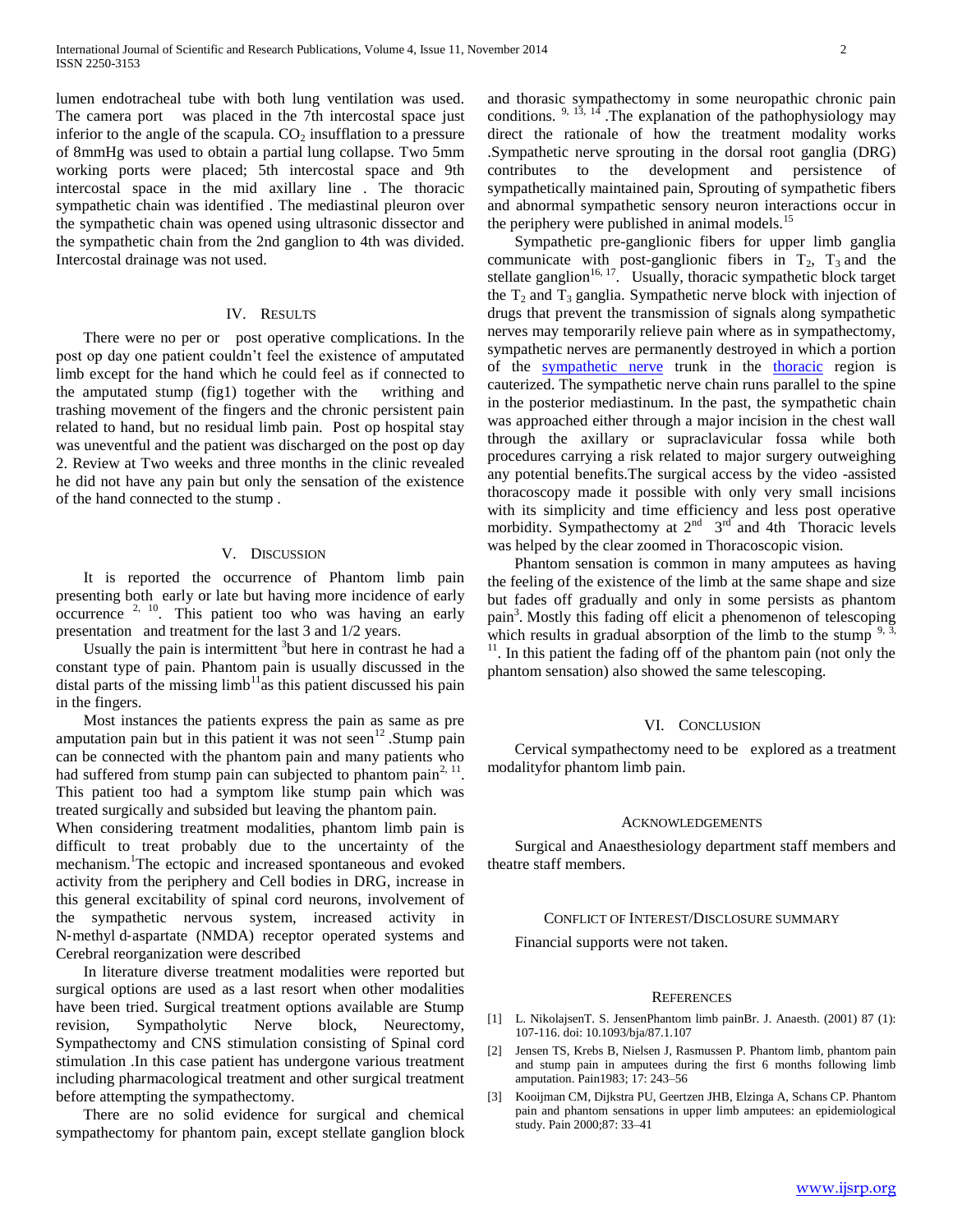- [4] Nikolajsen L, Ilkjær S, Krøner K, Christensen JH, Jensen TS. The influence of preamputation pain on postamputation stump and phantom pain. Pain 1997; 72: 393–405
- [5] Wilkins KL, McGrath PJ, Finley GA, Katz J. Phantom limb sensations and phantom limb pain in child and adolescent amputees. Pain 1998; 78: 7–12
- [6] Parkes CM. Factors determining the persistence of phantom pain in the amputee. J Psychosom Res 1973; 17: 97–108
- [7] Weiss SA, Lindell B. Phantom limb pain and etiology of amputation in unilateral lower extremity amputees. J Pain Symptom Manage 1996; 11: 3– 17
- [8] Sherman RA, Sherman CJ. Prevalence and characteristics of chronic phantom limb pain among American veterans. Results of a trial survey. Am J Phys Med 1983; 62:227–38
- [9] Moraes, Marcos Fernando Breda de et al. Sympathetic nervous system block to control phantom limb pain: case report. Rev. dor [online]. 2013, vol.14, n.2 [cited 2014-04-27], pp. 155-157 .
- [10] Krainick J-U, Thoden U, Riechert T. Pain reduction in amputees by long-term spinal cord stimulation. J Neurosurg 1980; 52: 346–50
- [11] Jensen TS, Krebs B, Nielsen J, Rasmussen P. Immediate and long-term phantom limb pain in amputees: incidence, clinical characteristics and relationship to pre‐amputation pain. Pain 1985; 21: 267–78
- [12] Hill A, Niven CA, Knussen C: Pain memories in phantom limbs: a case study.Pain 1996, 66: 381–4
- [13] Straube S, Derry S, Moore RA, et al. Cervico-thoracic or lumbar sympathectomy for neuropathic pain and complex regional pain syndrome. Cochrane Database Syst Rev. 2010;7;(7):CD002918.
- [14] Pinto V. Galketiya K, Gamage D, Wijesinghe D, Endoscopic Thoracic Sympathectomy ( for Complex Regional Pain Syndrome SLJA 2014;( 22):29-31
- [15] Chung K, Lee BH, Yoon YW, Chung JM. Sympathetic sprouting in the dorsal root ganglia of the injured peripheral nerve in a rat neuropathic pain model. J Comp Neurol 1996;376:241–52
- [16] Raj PP, Lou L, Erdine S, Staats PS, et al. T2 and T3 sympathetic nerve block and neurolysis. In: Raj PP, Lou L, Erdine S, et al. (editors).

Radiographic imaging for regional anesthesia and pain management. 1st ed. Texas, Philadelphia: Churchill Livingstone; 2003. p. 132-7.

[17] Yoo HS, Nahm FS, Lee PB, et al. Early thoracic sympathetic block improves the treatment effect for upper extremity neuropathic pain. AnesthAnalg. 2011; 113(3):605-9.

# AUTHORS

**First Author** – Kuda B Galketiya MS, FRCS, Consultant Surgeon/ Senior Lecturer, Department of Surgery, Faculty of Medicine, University of Peradeniya, Peradeniya, Sri Lanka. **Second Author** – Vasanti G Pinto MD, FRCA, Consultant Anaesthetist/ Senior Lecturer, Department of Anaesthesiology, Faculty of Medicine, University of Peradeniya, Peradeniya, Sri Lanka.

**Third Author** – Anupa Herath MBBS, Registra in Anaesthesiology, Teaching Hospital Peradeniya, Peradeniya, Sri Lanka.

**Fourth Author** – R M D Rathnayaka MBBS, Temporary Lecturer, Department of Anaesthesiology, Faculty of Medicine, University of Peradeniya, Peradeniya, Sri Lanka.

**Corresponding Author:** Dr. Kuda B Galketiya, Consultant Surgeon/ Sen or iLecturer, Department of Surgery, Faculty of Medicine University of Peradeniya, Peradeniya, Sri Lanka., Fax no: +94812388371, Telephone: +94 777 884008, Email: [kbgalketiya@yahoo.com](mailto:kbgalketiya@yahoo.com)